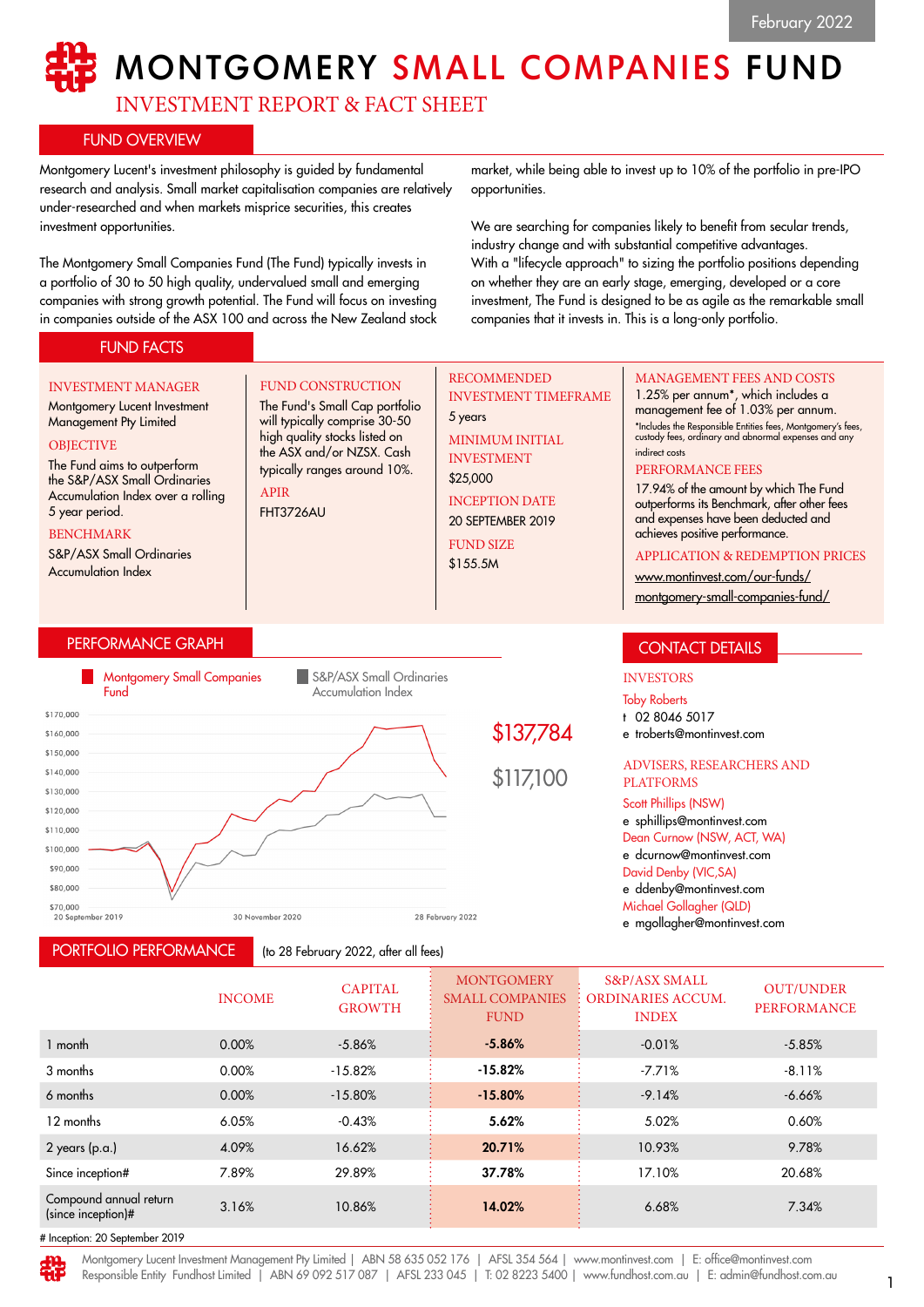#### FUND COMMENTARY

The Montgomery Small Companies Fund (the Fund) declined 5.86 per cent, net of fees, in February versus the benchmark, the S&P/ASX Small Ordinaries Accumulation Index, which declined by 0.01 per cent. Since inception (20 September 2019), the Fund has increased by 37.78 per cent, outperforming the benchmark by 20.68 per cent, after fees.

The largest positive contributors for February included Lovisa (ASX:LOV), Ooh!Media (ASX:OML) and Silver Lake Resources (ASX:SLR). LOV shares rallied on a stronger than expected 1H22 operating result and trading update; impressive considering the significant COVID-19 impacts such as mandated store closures and supply chain disruptions. LOV remains an attractive international reopening play, complemented by a global store roll-out program which is gathering momentum. Outdoor media player OML saw its shares bounce after the CY21 result confirmed its earnings recovery continued despite the domestic Omicron wave late in the year. Encouragingly, the start to the new calendar year shows activity continues to improve, now almost back to pre-pandemic levels despite subdued airport and office segment contributions (we expect these to get better). As earnings recover, investor focus will likely turn towards the structural growth opportunity from further digitising assets and share gains wrestled from traditional media like television and print where audiences are fragmenting. SLR outperformed after the 1H22 result demonstrated better cost control, and from investors seeking gold exposure as a reaction to recent escalating geopolitical risks.

The largest detractors from performance included Alliance Aviation Services (ASX:AQZ), BWX Limited (ASX:BWX) and Praemium Limited (ASX:PPS). AQZ's 1H22 results were weak, and this was attributable to the delay of its planned aircraft deployment to support big customer Qantas' (ASX:QAN) expanded domestic flying activity. Whilst Omicron in Australia over summer was hardly new news, investors reacted to the impact it had on AQZ's first half-year earnings and sold the shares. Our view is that AQZ's management took advantage of the pandemic by buying a fleet of aircraft at cents in the dollar and will deploy those assets over the coming years. We remain comfortable AQZ will likely generate significant earnings, cash flows and dividends for shareholders. BWX was punished by investors for reporting a 1H22 result which fell short of consensus forecasts, impacted by store closures during 1Q22. Compounding the issues were a recent change of leadership (CEO transitioning to a Board role announced in January) and a very strong seasonal earnings skew towards the second half. Expectations have subsequently been reset and appear achievable to us; it is now about executing the global growth strategy and restoring investor confidence. PPS shares fell after the company produced a weaker than expected 1H22 result driven by higher costs associated with additional employees required to maintain appropriate client service levels. Higher costs were a clear negative surprise for investors, particularly considering that the company was deemed to be 'in play' following an approach from rival platform Netwealth (ASX:NWL) back in November last year. Despite suitor NWL recently talking down the prospects of a deal, we still see PPS as an attractive target, including from others in the sector.

Continued on the next page…

| TOP COMPLETED HOLDINGS* (TCH)                                                                                                                                                                                                                                        | (as at 28 February 2022 showing top 5 of 49 holdings, in alphabetical order) |                                                                |  |  |  |  |  |
|----------------------------------------------------------------------------------------------------------------------------------------------------------------------------------------------------------------------------------------------------------------------|------------------------------------------------------------------------------|----------------------------------------------------------------|--|--|--|--|--|
| <b>COMPANY NAME</b>                                                                                                                                                                                                                                                  | <b>TICKER</b>                                                                | <b>COMPANY WEBSITE</b>                                         |  |  |  |  |  |
| Ingenia Communities Group                                                                                                                                                                                                                                            | ASX:INA                                                                      | https://www.ingeniacommunities.com.au/                         |  |  |  |  |  |
| Macquarie Telecom Group                                                                                                                                                                                                                                              | ASX:MAQ                                                                      | https://macquarietelecom.com/                                  |  |  |  |  |  |
| Megaport                                                                                                                                                                                                                                                             | ASX:MP1                                                                      | https://www.megaport.com/                                      |  |  |  |  |  |
| Seven Group Holdings                                                                                                                                                                                                                                                 | ASX:SVW                                                                      | https://www.sevengroup.com.au/                                 |  |  |  |  |  |
| Symbio Holdings                                                                                                                                                                                                                                                      | ASX:SYM                                                                      | https://www.symbio.global/                                     |  |  |  |  |  |
| *Top Completed Holdings are businesses we own but are not actively buying or selling at the time of writing.                                                                                                                                                         |                                                                              |                                                                |  |  |  |  |  |
| Total equity weighting                                                                                                                                                                                                                                               | 94.65%                                                                       |                                                                |  |  |  |  |  |
| Total cash weighting                                                                                                                                                                                                                                                 | 5.35%                                                                        |                                                                |  |  |  |  |  |
| GICS SECTOR WEIGHTS RELATIVE TO THE BENCHMARK<br><b>MARKET CAPITALISATION EXPOSURE</b>                                                                                                                                                                               |                                                                              |                                                                |  |  |  |  |  |
| Materials<br>$\equiv$<br><b>Real Estate</b><br><b>Health Care</b><br>Energy<br>Financials<br>Consumer Staples<br>Industrials<br>Utilities<br><b>Communication Services</b><br>Information Technology<br><b>Consumer Discretionary</b><br>$-10%$<br>$-5%$<br>5%<br>0% | $$1000m+$<br>\$500-\$1000m<br>\$250-\$500m<br>Sub \$250m<br>10%              | 0%<br>40%<br>50%<br>70%<br>$20\%$<br>30%<br>60%<br>10%<br>Cash |  |  |  |  |  |
| Montgomery Small Companies Fund                                                                                                                                                                                                                                      |                                                                              |                                                                |  |  |  |  |  |
| PLATFORMS WE ARE ON:<br>Netwealth (IDPS and Super/Pension) & Wealth02/uXchange & BT Wrap & BT Panorama & HUB24 (IDPS and Super) & Ausmaq<br>$Mg$ gaugrie Wrap — Acadro — Proprium IDPS — Macon Stovens                                                               |                                                                              |                                                                |  |  |  |  |  |

Macquarie Wrap  $\text{R}$  Asgard  $\text{R}$  Praemium IDPS  $\text{R}$  Mason Stevens

# Portfolio Performance is calculated after fees and costs, including the investment management fee and performance fee, but excludes the buy/sell spread. All returns are on a pre-tax basis. This report was prepared by Mon Lucent Investment Management Pty Limited, (ABN 58 635 052 176, Authorised Representative No. 001277163) (Montgomery) the investment manager of the Montgomery Small Companies Fund. The responsible entity of the Fund is<br>Fund or needs. You should obtain and consider a copy of the Product Disclosure Statement (PDS) Target Market Determination (TMD) relating to the Fund before making a decision to invest. Available here: https://fundhost.com.au/f montgomery-small-companies-fund/ While the information in this document has been prepared with all reasonable care, neither Fundhost nor Montgomery makes any representation or warranty as to the accuracy or completeness of any statement in this document including any forecasts. Neither Fundhost nor Montgomery guarantees the performance of the Fund or the repayment of any investor's capital. To the extent permitted by law, neither Fundhost Montgomery, including their employees, consultants, advisers, officers or authorised representatives, are liable for any loss or damage arising as a result of reliance placed on the contents of this document. Past performa indicative of future performance



Montgomery Lucent Investment Management Pty Limited | ABN 58 635 052 176 | AFSL 354 564 | www.montinvest.com | E: office@montinvest.com Responsible Entity Fundhost Limited | ABN 69 092 517 087 | AFSL 233 045 | T: 02 8223 5400 | www.fundhost.com.au | E: admin@fundhost.com.au